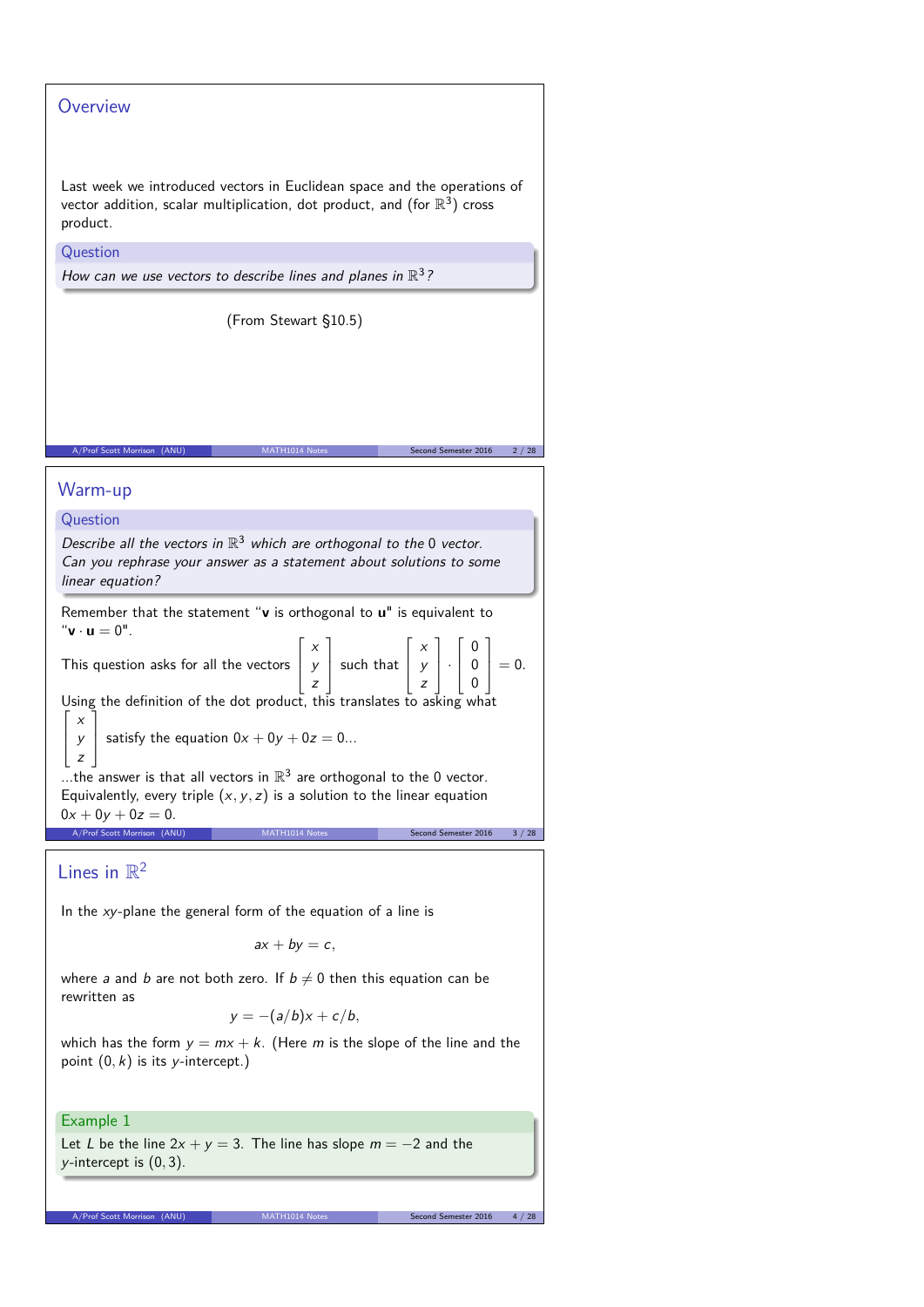Alternatively, we could think about this line  $(y = -2x + 3)$  as the path traced out by a moving particle. Suppose that the particle is initially at the point  $(0, 3)$  at time  $t = 0$ . Suppose, too, that its x-coordinate changes at a constant rate of 1 unit per second and its y-coordinate changes as a constant rate of −2 units per second. At  $t = 1$  the particle is at  $(1, 1)$ . If we assume it's always been moving this way, then we also know that at  $t = -2$  it was at  $(-2, 7)$ . In general, we can display the relationship in vector form:  $\lceil x \rceil$ y 1 =  $\begin{bmatrix} t \end{bmatrix}$  $-2t + 3$ 1 =  $\lceil 0 \rceil$ 3 1  $+$  t  $\lceil 1 \rceil$  $\overline{-2}$ 1 What is the significance of the vector  $\mathbf{v} =$  $\lceil 1 \rceil$  $\frac{-2}{\cdot}$ 1 ? A/Prof Scott Morrison (ANU) MATH1014 Notes Second Semester 2016 5 / 28 In this expression, **v** is a vector parallel to the line L, and is called a direction vector for L. The previous example shows that we can express L in terms of a direction vector and a vector to specific point on  $L$ : Definition The equation  $\mathbf{r} = \mathbf{r}_0 + t\mathbf{v}$ is the vector equation of the line  $L$ . The variable  $t$  is called a parameter. Here,  $r_0$  is the vector to a specific point on  $L$ ; any vector **r** which satisfies this equation is a vector to some point on L. Example 2  $\lceil x \rceil$ y  $\overline{1}$ =  $\lceil 0 \rceil$ 3 1  $+$  t  $\lceil 1 \rceil$  $\overline{-2}$ 1 (1) is the vector equation of the line L. MATH1014 Notes Second Semester 2016 6 / 28 If we express the vectors in a vector equation for  $L$  in components, we get a collection of equations relating scalars. Definition For  $r =$  $\lceil x \rceil$ y 1 ,  $\mathbf{r}_0 =$  $\Big[ x_0$ y0 1  $, v =$  $\lceil a \rceil$ b  $\overline{1}$ , the parametric equations of the line  $\mathbf{r} = \mathbf{r}_0 + \mathbf{r}\mathbf{v}$  are  $x = x_0 + ta$  $y = y_0 + tb$ . A/Prof Scott Morrison (ANU)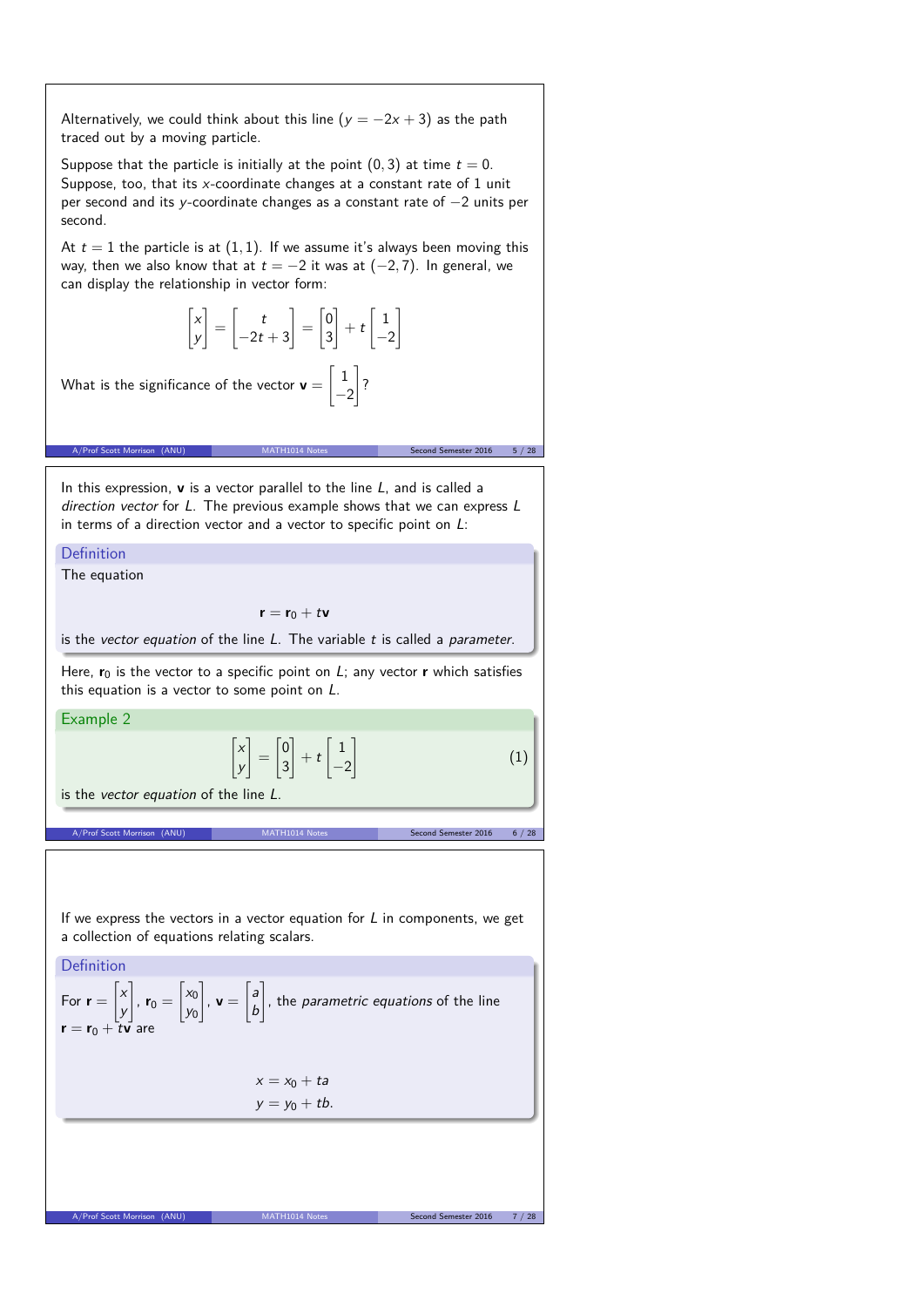# Lines in  $\mathbb{R}^3$

The definitions of the vector and parametric forms of a line carry over perfectly to  $\mathbb{R}^3$ .

#### **Definition**

The vector form of the equation of the line L in  $\mathbb{R}^2$  or  $\mathbb{R}^3$  is

 $\mathbf{r} = \mathbf{r}_0 + t\mathbf{v}$ 

where  $\mathbf{r}_0$  is a specific point on L and  $\mathbf{v} \neq \mathbf{0}$  is a direction vector for L. The equations corresponding to the components of the vector form of the equation are called parametric equations of L.

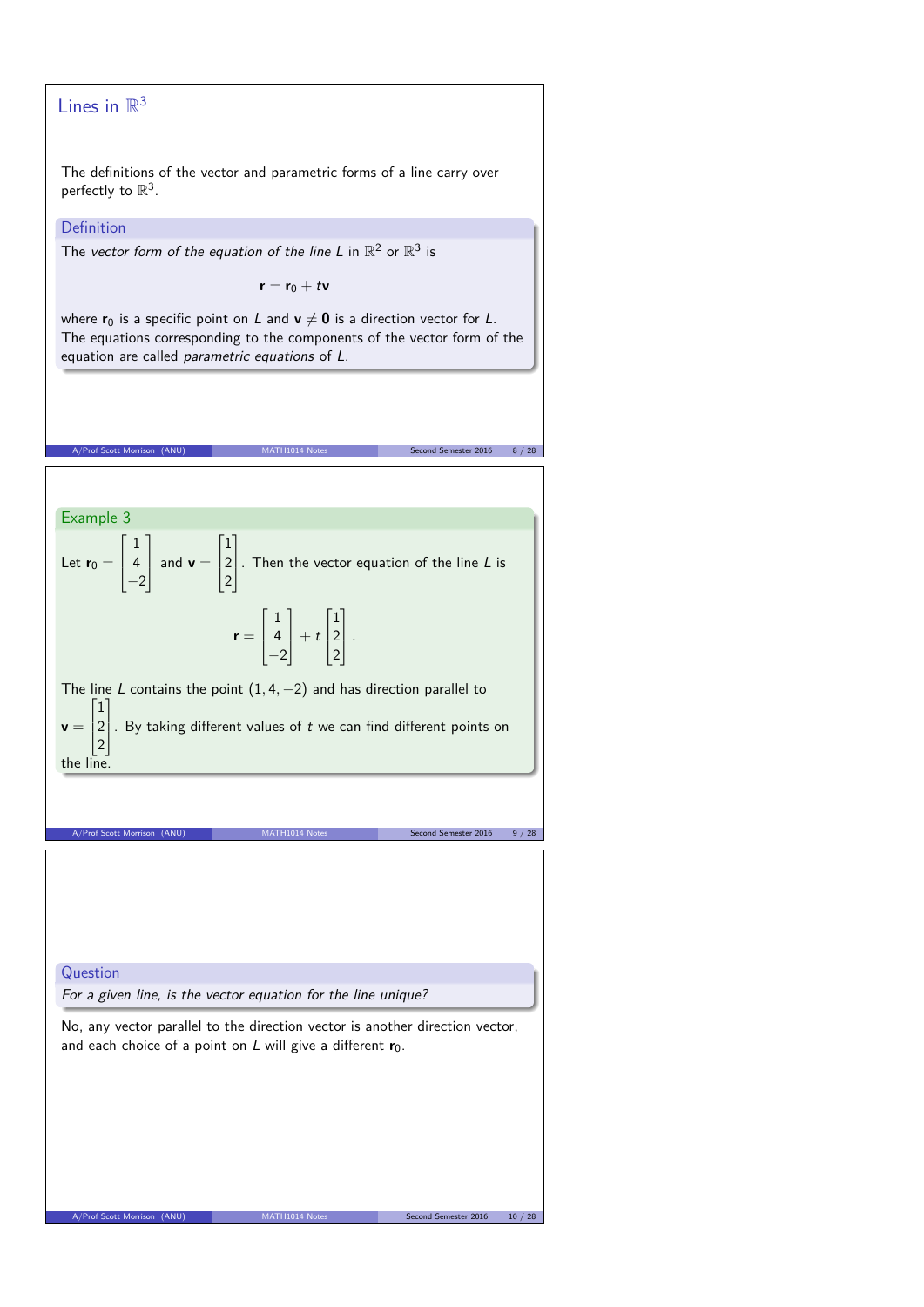### Example 4

The line with parametric equations

 $x = 1 + 2t$   $y = -4t$   $z = -3 + 5t$ .

can also be expressed as

$$
x = 3 + 2t \quad y = -4 - 4t \quad z = 2 + 5t.
$$

or as

$$
x = 1 - 4t
$$
  $y = 8t$   $z = -3 - 10t$ .

Note that a fixed value of  $t$  corresponds to three different points on  $L$ when plugged into the three different systems.

MATH1014 Notes Second Semester 2016 11 / 28

## Symmetric equations of a line

Another way of describing a line  $L$  is to eliminate the parameter  $t$  from the parametric equations

 $x = x_0 + at$   $y = y_0 + bt$   $z = z_0 + ct$ 

If  $a \neq 0$ ,  $b \neq 0$  and  $c \neq 0$  then we can solve each of the scalar equations for t and obtain

$$
\frac{x-x_0}{a}=\frac{y-y_0}{b}=\frac{z-z_0}{c}.
$$

These equations are called the *symmetric equations* of the line L through  $(x_0, y_0, z_0)$  parallel to **v**. The numbers a, b and c are called the direction numbers of L.

If, for example  $a = 0$ , the equation becomes

$$
x = x_0, \ \frac{y - y_0}{b} = \frac{z - z_0}{c}.
$$

A/Prof Scott Morrison (ANU) MATH1014 Notes Second Semester 2016 12 / 28

#### Example 5

Find parametric and symmetric equations for the line through (1*,* 2*,* 3) and parallel to 2**i** + 3**j** − 4**k**.

The line has the vector parametric form

$$
\mathbf{r} = \mathbf{i} + 2\mathbf{j} + 3\mathbf{k} + t(2\mathbf{i} + 3\mathbf{j} - 4\mathbf{k}),
$$

or scalar parametric equations

$$
\begin{cases}\n x = 1 + 2t \\
y = 2 + 3t \\
z = 3 - 4t\n\end{cases} \quad (-\infty < t < \infty).
$$

Its symmetric equations are

$$
\frac{x-1}{2} = \frac{y-2}{3} = \frac{z-3}{-4}.
$$

A/Prof Scott Morrison (ANU) MATH1014 Notes Second Second Second Second Second Second Second Second Se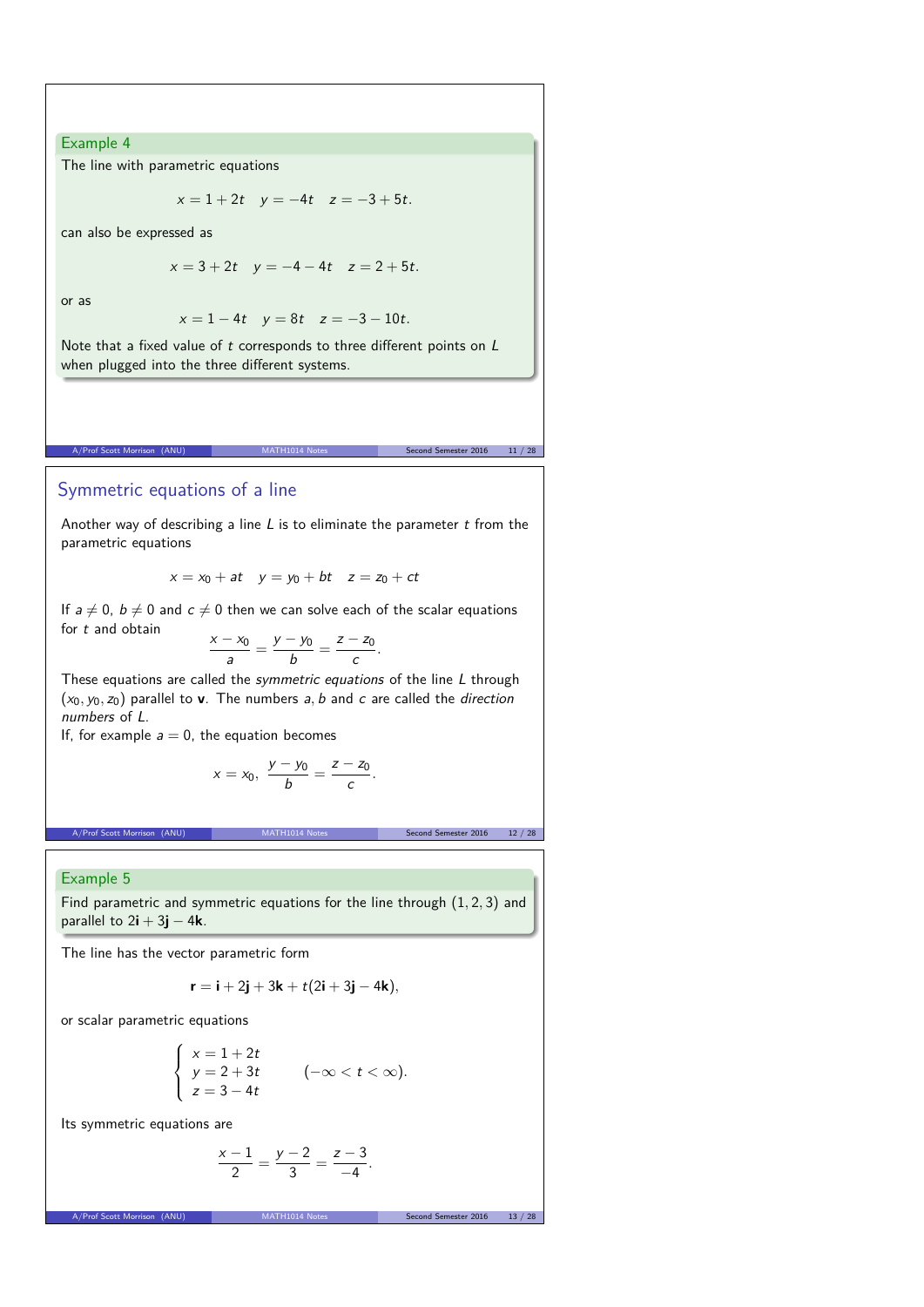#### Example 6

Determine whether the two lines given by the parametric equations below intersect

$$
L_1: x = 1 + 2t, y = 3t, z = 2 - t
$$
  

$$
L_2: x = -1 + s, y = 4 + s, z = 1 + 3s
$$

If  $L_1$  and  $L_2$  intersect, there will be values of s and t satisfying

$$
1 + 2t = -1 + s
$$
  
\n
$$
3t = 4 + s
$$
  
\n
$$
2 - t = 1 + 3s
$$

Solving the first two equations gives  $s = 14$ ,  $t = 6$ , but these values don't satisfy the third equation. We conclude that the lines  $L_1$  and  $L_2$  don't intersect.

A/Prof Scott Morrison (ANU) MATH1014 Notes Second Semester 2016 14 / 28

In fact, their direction vectors are not proportional, so the lines aren't parallel, either. They are skew lines.

# Planes in  $\mathbb{R}^3$

We described a line as the set of position vectors expressible as  $\mathbf{r}_0 + \mathbf{v}$ , where  $r_0$  was a position vector of a point in L and **v** was any vector parallel to L.

We can describe a plane the same way: the set of position vectors expressible as the sum of a position vector to a point in  $P$  and an arbitrary vector parallel to P.



Choose a vector **n** which is orthogonal to the plane and choose an arbitrary point  $P_0$  in the plane.



How can we use this data to describe all the other points P which lie in the plane?

Let  $r_0$  and  $r$  be the position vectors of  $P_0$  and  $P$  respectively. The normal vector **n** is orthogonal to every vector in the plane. In particular **n** is orthogonal to **r** − **r**<sup>0</sup> and so we have

$$
\mathbf{n} \cdot (\mathbf{r} - \mathbf{r}_0) = 0.
$$
  
A/Prof Scott Morrison (ANU) 
$$
MATH1014 Notes
$$
 Second Semester 2016 16/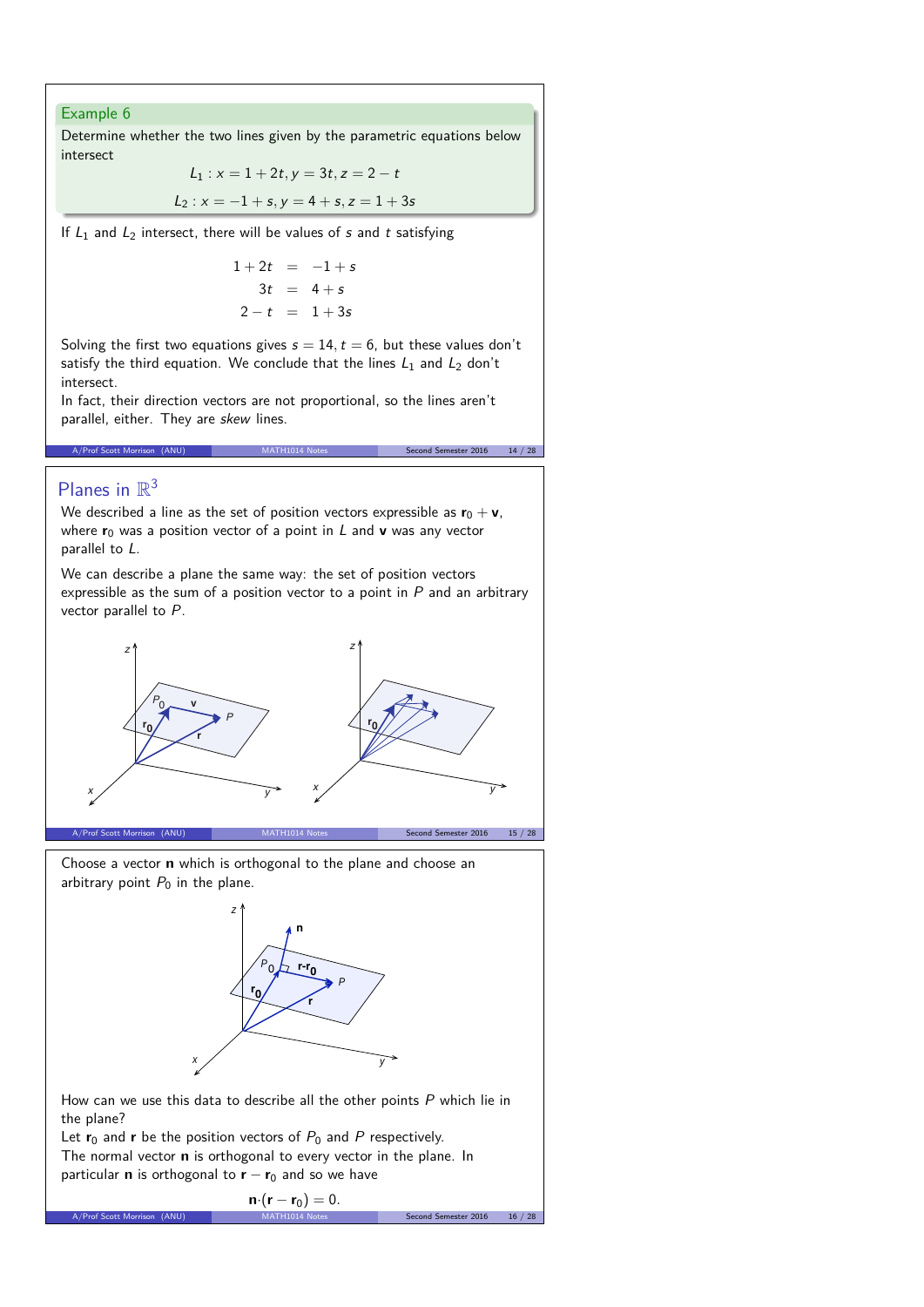This equation  
\n
$$
\mathbf{n} \cdot (\mathbf{r} - \mathbf{r}_0) = 0.
$$
\n(2)  
\ncan be rewritten as  
\n
$$
\mathbf{n} \cdot \mathbf{r} = \mathbf{n} \cdot \mathbf{r}_0.
$$
\n(3)  
\nEither of the equations (2) or (3) is called a vector equation of the plane.  
\n
$$
\frac{\mathbf{r}_{\text{Pvd first Hermitian (AML)}}}{\mathbf{R} \cdot \mathbf{r}_{\text{Pvd first Hermitian (AML)}}}
$$
\n(3)  
\n
$$
\frac{\mathbf{r}_{\text{Pvd first Hermitian (AML)}}}{\mathbf{r}_{\text{Pvd first Hermitian (AML)}}}
$$
\n(4)  
\n
$$
\frac{\mathbf{r}_{\text{Pvd first Hermitian (AML)}}}{\mathbf{r}_{\text{Pvd first Hermitian (AML)}}}
$$
\n(4)  
\n
$$
\mathbf{n} \cdot (\mathbf{r} - \mathbf{r}_0) = 0,
$$
\n(4)  
\n
$$
\mathbf{n} \cdot (\mathbf{r} - \mathbf{r}_0) = 0,
$$
\n(4)  
\n
$$
\mathbf{n} \cdot (\mathbf{r} - \mathbf{r}_0) = 0,
$$
\n(4)  
\n
$$
\mathbf{n} \cdot (\mathbf{r} - \mathbf{r}_0) = 0,
$$
\n(4)  
\n
$$
\mathbf{n} \cdot (\mathbf{r} - \mathbf{r}_0) = 0.
$$
\n(4)  
\n
$$
\mathbf{n} \cdot (\mathbf{r} - \mathbf{r}_0) = 0.
$$
\n(4)  
\n
$$
\mathbf{n} \cdot (\mathbf{r} - \mathbf{r}_0) = 0
$$
\n(4)  
\n
$$
\mathbf{n} \cdot (\mathbf{r} - \mathbf{r}_0) = 0
$$
\n(4)  
\n
$$
\mathbf{n} \cdot (\mathbf{r} - \mathbf{r}_0) = 0
$$
\n(4)  
\n
$$
\mathbf{n} \cdot (\mathbf{r} - \mathbf{r}_0) = 0
$$
\n(4)  
\n
$$
\mathbf{n} \cdot (\mathbf{r} - \mathbf{r}_0) = 0
$$
\n(4)  
\n
$$
\mathbf{n} \cdot (\mathbf{r} - \mathbf{r}_0) = 0
$$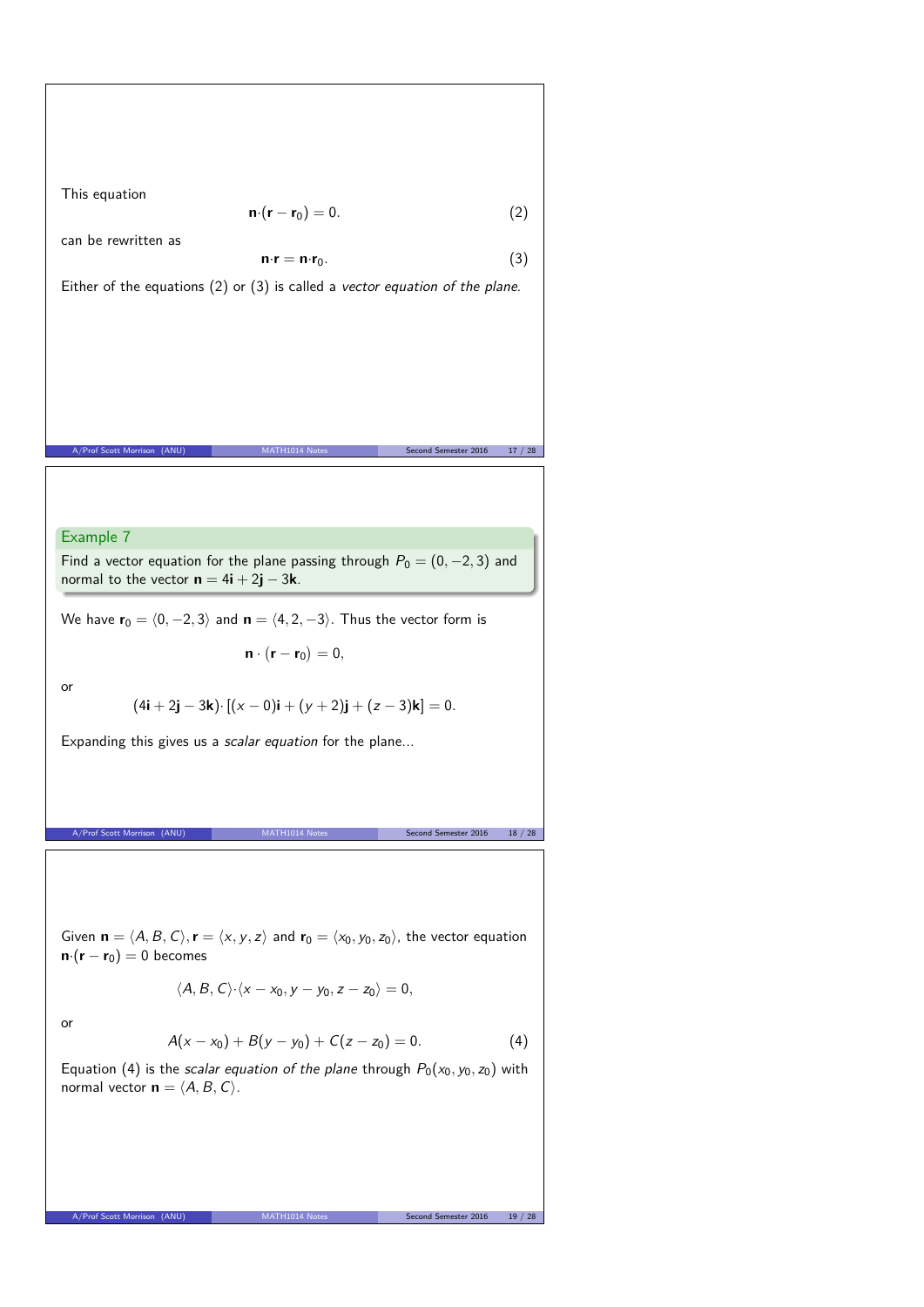The equation

$$
A(x-x_0)+B(y-y_0)+C(z-z_0)=0.
$$

can be written more simply in **standard form**

$$
Ax + By + Cz + D = 0,
$$

where  $D = -(Ax_0 + By_0 + Cz_0)$ .

If  $D = 0$ , the plane passes through the origin.

Example 8 Find a scalar equation for the plane passing through  $P_0 = (0, -2, 3)$  and

normal to the vector  $\mathbf{n} = 4\mathbf{i} + 2\mathbf{j} - 3\mathbf{k}$ .

The vector form is

$$
(4i + 2j - 3k) \cdot [(x - 0)i + (y + 2)j + (z - 3)k] = 0,
$$

A/Prof Scott Morrison (ANU) MATH1014 Notes Second Semester 2016 20 / 28

which in scalar form becomes

$$
4(x-0)+2(y+2)-3(z-3)=0
$$

and this is equivalent to

$$
4x + 2y - 3z = -13.
$$

A/Prof Scott Morrison (ANU) MATH1014 Notes Second Semester 2016 21 / 28

Example 9

Find a scalar equation of the plane containing the points

$$
P = (1, 1, 2),
$$
  $Q = (0, 2, 3),$   $R = (-1, -1, -4).$ 

First, we should find a normal vector **n** to the plane, and there are several ways to do this.

The vector  $\mathbf{n} = n_1 \mathbf{i} + n_2 \mathbf{j} + n_3 \mathbf{k}$  will be perpendicular to  $\overrightarrow{PQ} = -\mathbf{i} + \mathbf{j} + \mathbf{k}$ and  $\overrightarrow{PR} = -2\mathbf{i} - 2\mathbf{j} - 6\mathbf{k}$ . Therefore, we can solve a system of linear equations:

$$
0=\mathbf{n}\cdot(-\mathbf{i}+\mathbf{j}+\mathbf{k})=-n_1+n_2+n_3
$$

$$
0 = \mathbf{n} \cdot (-2\mathbf{i} - 2\mathbf{j} - 6\mathbf{k}) = -2n_1 - 2n_2 - 6n_3.
$$

One solution to this system is  $\mathbf{n} = -\mathbf{i} - 2\mathbf{j} + \mathbf{k}$ , so this is an example of a normal vector to the plane containing the 3 given points.

A/Prof Scott Morrison (ANU) MATH1014 Notes Second Semester 2016 22 / 28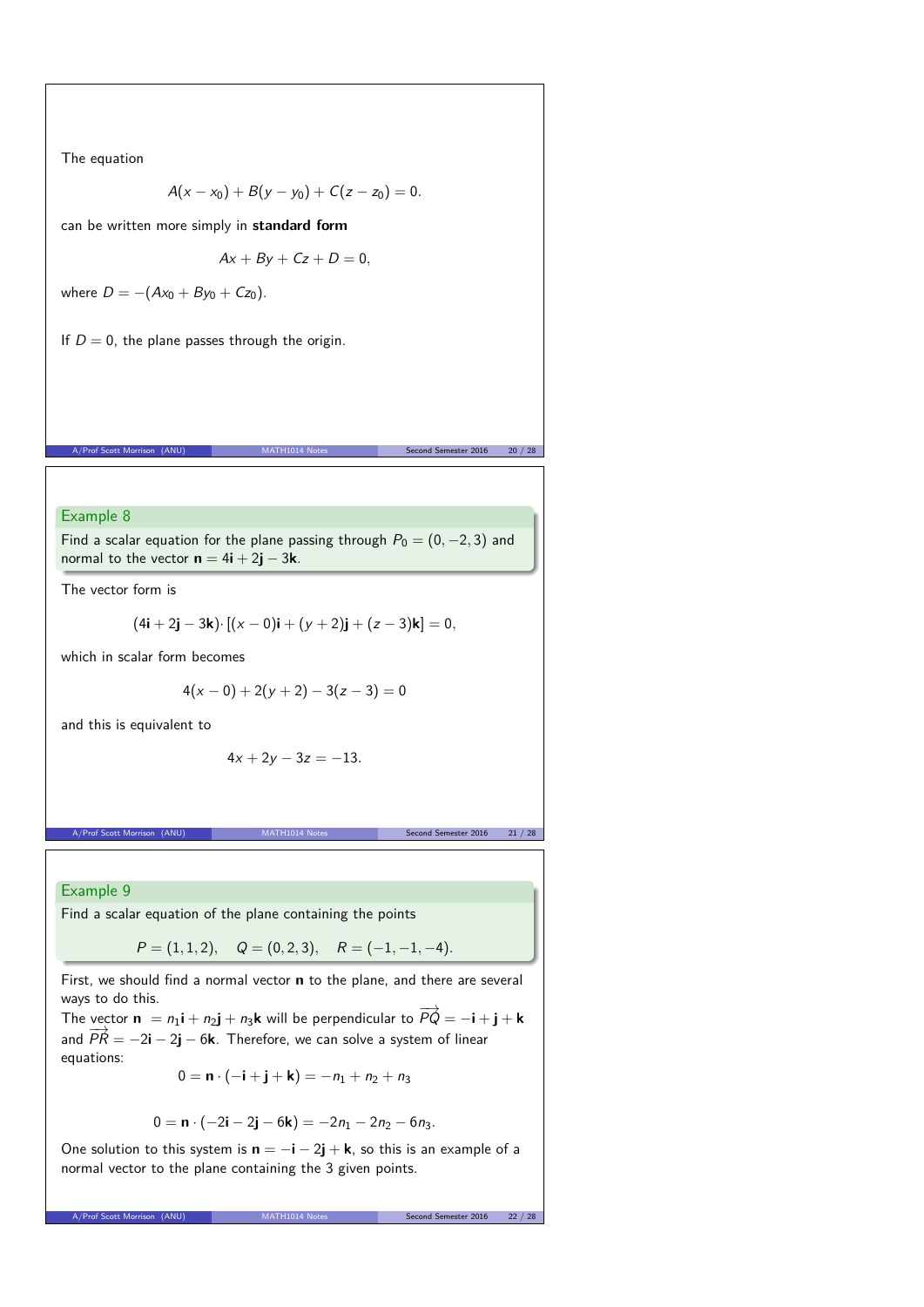We can use this normal vector  $\mathbf{n} = -\mathbf{i} - 2\mathbf{j} + \mathbf{k}$ , together with any one of the given points to write the equation of the plane. Using  $Q = \begin{bmatrix} 2 \end{bmatrix}$  $\begin{bmatrix} 0 \end{bmatrix}$ 3  $\vert$ , the

equation is

$$
-(x-0)-2(y-2)+1(z-3)=0,
$$

which simplifies to

 $x + 2y - z = 1$ .

The first step in this example was finding the normal vector **n**, but in fact, there's another way to do this.

A/Prof Scott Morrison (ANU) MATH1014 Notes Second Semester 2016 23 / 28

Recall that in  $\mathbb{R}^3$  only, there is a product of two vectors called a cross product. The cross product of **a** and **b** is a vector denoted  $\mathbf{a} \times \mathbf{b}$  which is orthogonal to both **a** and **b**. If we have two nonzero vectors **a** and **b** parallel to our plane, then  $\mathbf{n} = \mathbf{a} \times \mathbf{b}$  is a normal vector.

A/Prof Scott Morrison (ANU)

Example 10

Consider the two planes

 $x - y + z = -1$  and  $2x + y + 3z = 4$ .

Explain why the planes above are not parallel and find a direction vector for the line of intersection.

Two planes are parallel if and only if their normal vectors are parallel. Normal vectors for the two planes above are for example

 $n_1 = i - j + k$  and  $n_2 = 2i + j + 3k$ 

respectively. These vectors are not parallel, so the planes can't be parallel and must intersect. A vector **v** parallel to the line of intersection is a vector which is orthogonal to both the normal vectors above. We can find such a vector by calculating the cross product of the normal vectors:

$$
\mathbf{v} = \begin{vmatrix} \mathbf{i} & \mathbf{j} & \mathbf{k} \\ 1 & -1 & 1 \\ 2 & 1 & 3 \end{vmatrix} = -4\mathbf{i} - \mathbf{j} + 3\mathbf{k}.
$$
  
A/Prof Scott Morrison (ANU)  
MATH1014 Notes Second Semester 2016 25 / 28